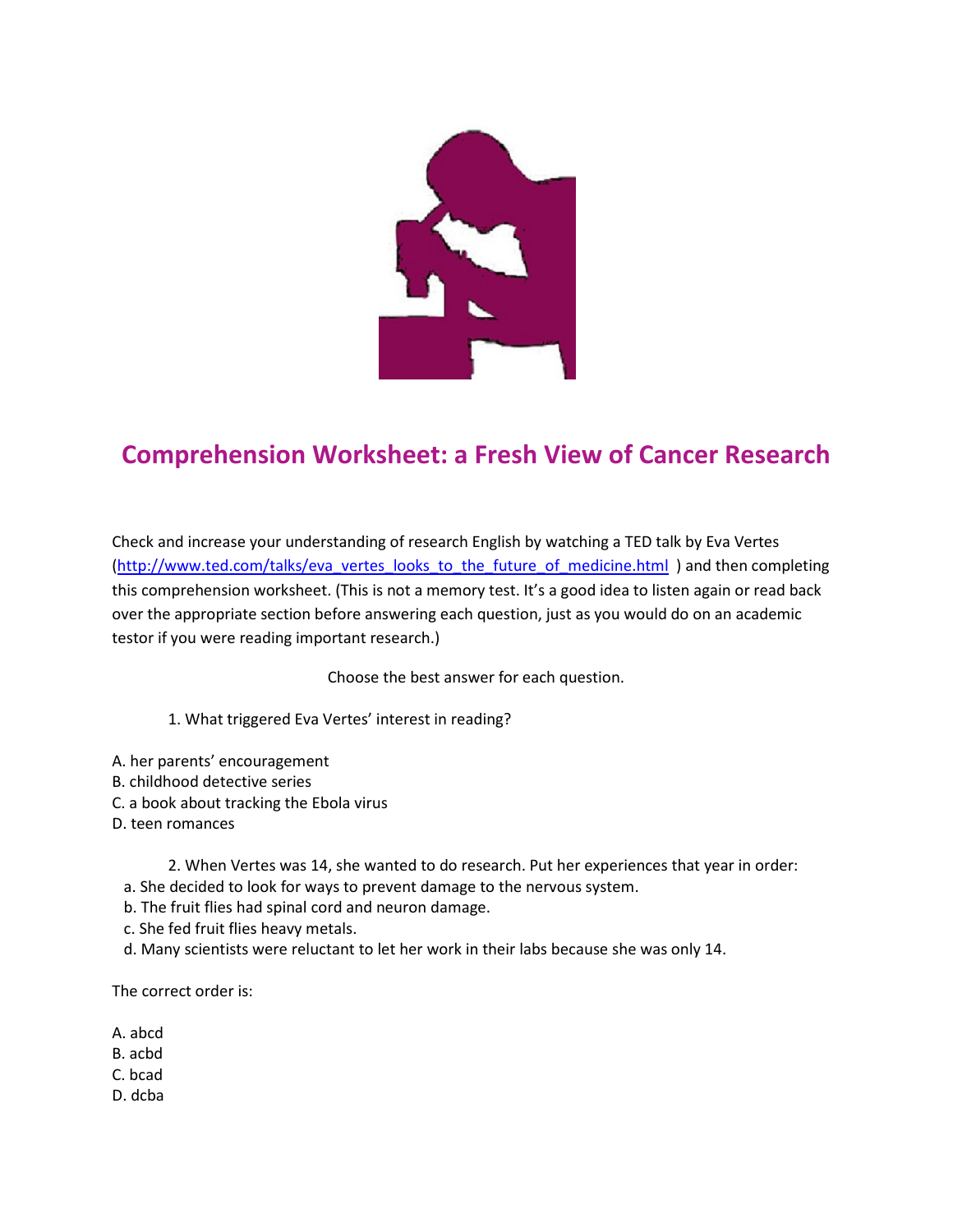3. Vertes says she had heard of stem cells as "the panacea of the future." If you are not sure of the meaning of 'panacea', you can find good clues in the context-- the rest of what she says about stem cells. Based on the context, 'panacea' probably means most nearly:

A. a treatment that will help many different diseases

B. a therapy for cancer

C. a type of cancer

D. a bread derivative that treats stem cells

4. What does Vertes say seems to trigger or induce cancer?

A. unhealthy habits like smoking, drinking, and other abuse

B. angiogenesis

C. injury to an organ or part of the body

D. no one knows

 5. She mentions that stem cells have the ability to differentiate and become different types of tissue. It changed her way of looking at cancer when she realized

A. stem cell cancers may be the body's unsuccessful attempt to heal damaged tissue.

B. good stem cells can become cancerous, so they should be isolated and destroyed.

C. sometimes cancer occurs in more than one type of tissue.

D. cell proliferation can happen in lungs.

6. What does she mean by "Shouldn't we think about manipulation, rather than elimination?"

A. We need to manipulate normal body cells to inhibit the cancer so it will cause minimal damage.

B. Instead of trying to destroy cancer completely, maybe we could learn to control it and make it work for our bodies instead of against them.

C. We should manipulate anti-cancer therapies to more effectively overlap each other until the cancer is completely gone.

D. It's not enough to manipulate treatments; we need to eliminate the cancer completely.

7. Which of these statements is NOT true of skeletal muscle tissue?

A. It has a large number of blood vessels.

B. It divides more often than most tissues.

C. It makes up at least 50% of our body.

D. It rarely develops cancer even from metastases.

## 8. What is metastasis?

- A. an integral (basic) part of lung cancer.
- B. an especially deadly form of breast cancer.
- C. a rare form of muscle cancer, found only in isolated cases.
- D. the cancer phase when cancer cells spread from the original tumor to other parts of the body.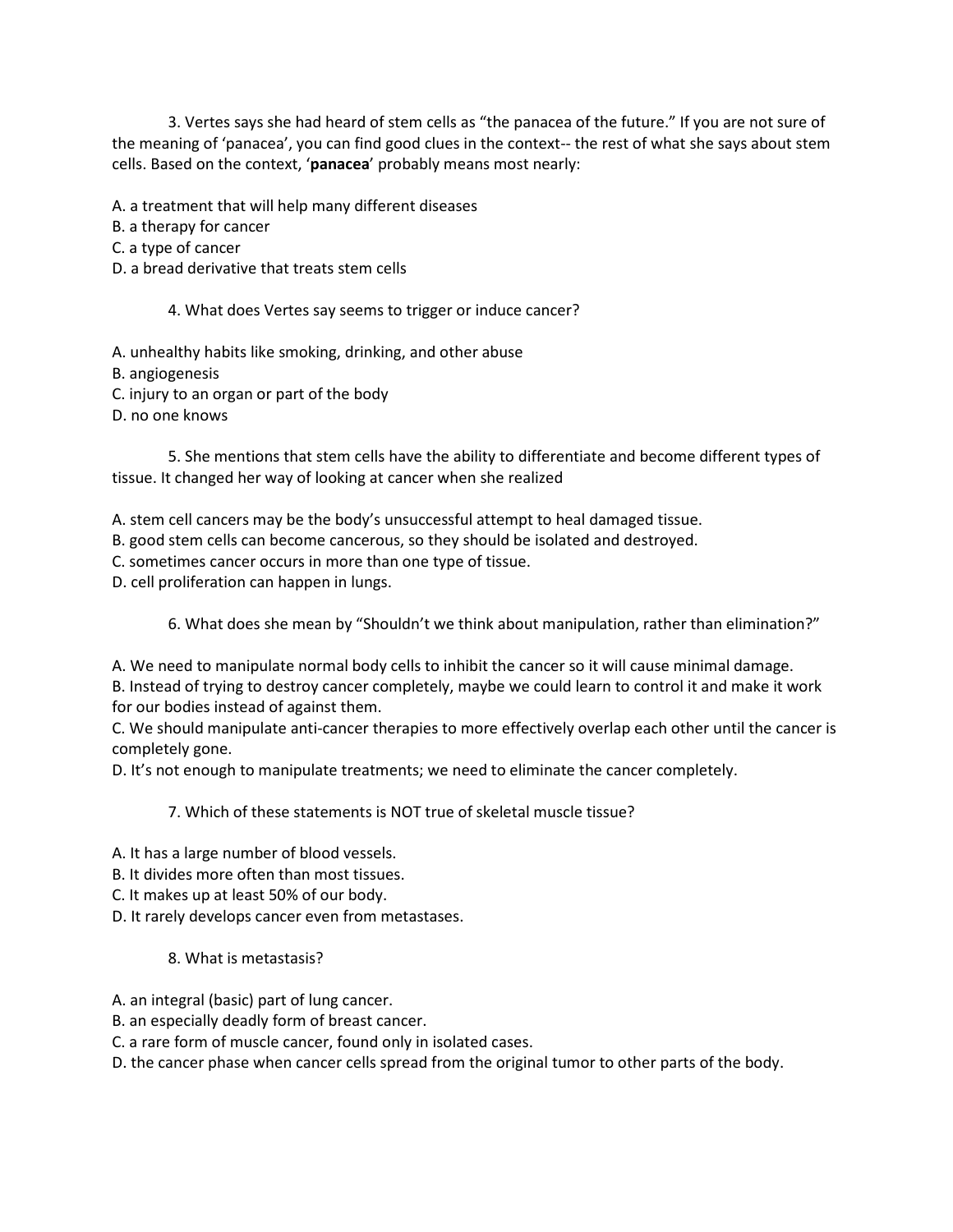9. Which of these statements about angiogenesis are true? Choose all that are correct.

A. In angiogenesis a tumor grows extra blood vessels to supply it with the nutrition it needs to get larger.

B. Angiogenesis assures the tumor of a rich blood supply.

C. When angiogenesis ceases, tumors can't grow enough to cause harm.

D. Because of angiogenesis, a tumor corresponding in size to a pinpoint is not harmful.

E. Vertes hypothesized that muscles can control or inhibit angiogenesis-- possibly to protect their own blood supply.

F. Angiogenesis is not important or only marginally important to cancer growth.

 10. Vertes proposes the possibility that in the future instead of fighting cancer we might use it to grow new cells in diseases that destroy cells. True or false?

A. True B. False.

## Answers

1. What triggered Eva Vertes' interest in reading?

C. a book about tracking the Ebola virus

- 2. When Vertes was 14, she wanted to do research. Put her experiences that year in order:
- a. She decided to look for ways to prevent damage to the nervous system.
- b. The fruit flies had spinal cord and neuron damage.
- c. She fed fruit flies heavy metals.
- d. Many scientists were reluctant to let her work in their labs because she was only 14.

The correct order is:

D. dcba

 3. Vertes says she had heard of stem cells as "the panacea of the future." If you are not sure of the meaning of 'panacea', you can find good clues in the context-- the rest of what she says about stem cells. Based on the context, 'panacea' probably means most nearly:

A. a treatment that will help many different diseases

4. What does Vertes say seems to trigger or induce cancer?

C. injury to an organ or part of the body